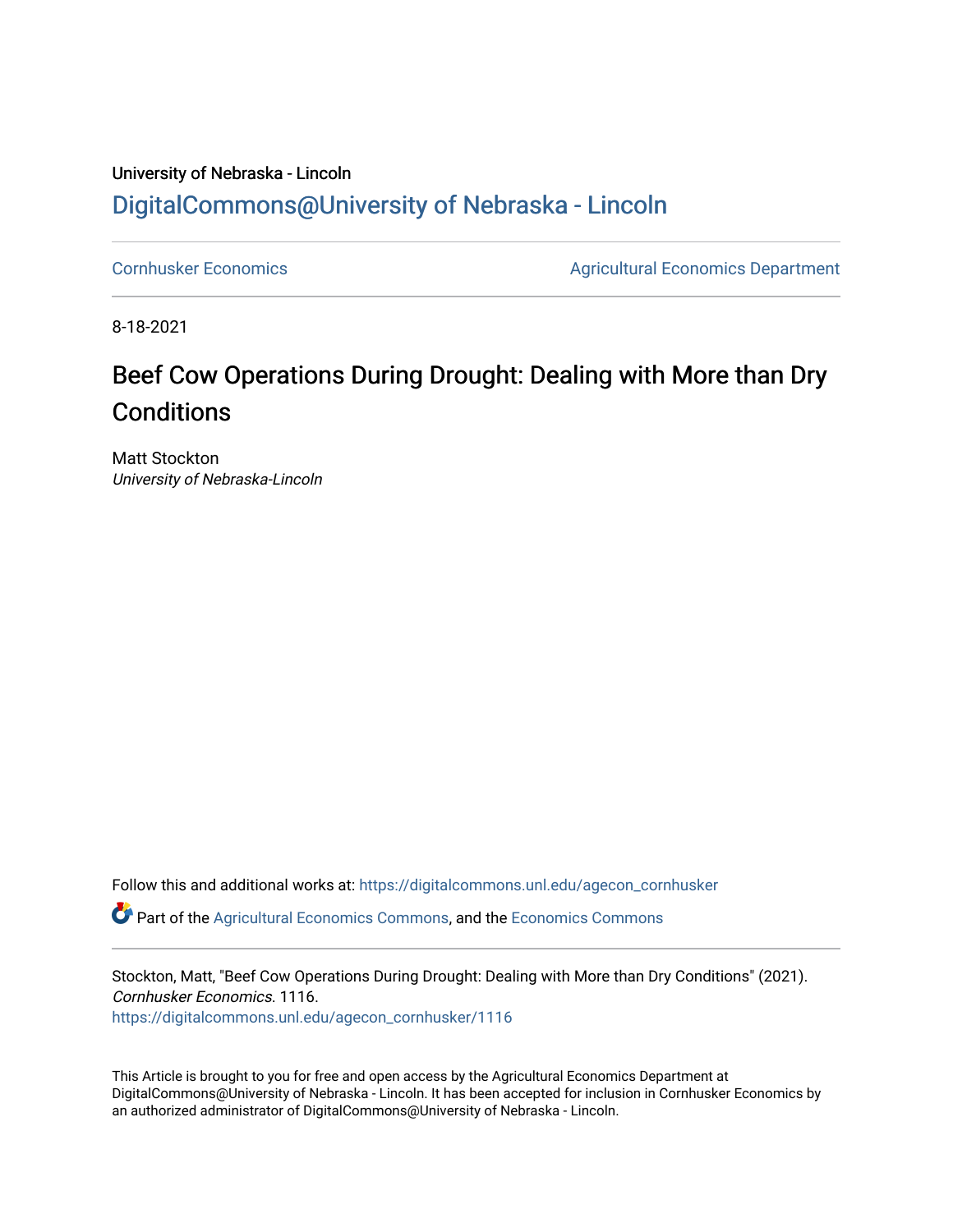

agecon.unl.edu/cornhuskereconomics

## Cornhusker Economics

## Beef Cow Operations During Drought: Dealing with More than Dry Conditions

The most recent drought conditions have grown to cover a large portion of the west and the central United States, as shown in Figure 1. Those depending on rain continue to watch and hope that conditions will change, while implementing and considering various strategies to preserve their livelihoods. Those who have been in the business for years have seen other occasions when dry conditions limited forage production and created hardship. Each occurrence has varying outcomes, depending on the many factors faced by individuals. While drought may produce the same dry conditions for many, its effects are individualized. There are as many strategies for dealing with drought as there are individuals who ranch. Rather than write about specific response strategies, I believe it would be beneficial to better understand and helpful to discuss the cow/calf business and surrounding factors, during these dry times.

First and foremost is that droughts are not created equally, nor are they equally distributed, as can be seen by the map in Figure 1. We have all heard about incidents where adjacent tracts have been affected differently during the same general weather conditions. While possibly located in the same general vicinity, each ranch has a unique bundle of resources including soil, topography, vegetation, etc. Furthermore, each operation has unique attributes including location, resource endowment, condition at the time drought occurs, access to additional resources, and, probably most significantly, the manager's abilities to prepare for and manage under such harsh conditions.

In addition to the physical challenges posed by a drought, there are the financial stresses. A ranch requires all the things that make a business thrive, e.g., capital, labor, and management. This is why, depending on the condition of that business just prior to entering a drought or any other challenge faced by the operation, the store and availability of resources, as well as the skill of the manager, all play a key role in ranch survival. For instance, a beginning

rancher with a substantial debt load will have a much more difficult time remaining viable compared to a rancher who is debt free, simply due to the availability of capital assets. Their two ranches would likely and should have very different strategies for dealing with a drought. What often makes drought so devastating is the accompanying factors, such as the depression in local cattle prices and the scarcity of locally available forage resources.

There are other factors that can amplify the hardship created by dry conditions. The cattle cycle may prove to be friend or foe, dependent on how it synchronizes with any drought event. If, in general, cow values are really high, one could find a benefit in selling at least some cows, and repopulating when prices fall. But if that is your strategy, it doesn't seem to be a reliable one. Cycle effects are real, however, and can make a difference in the final outcome, especially if the opposite case occurs. No one likes to sell undervalued cows and repurchase them at overvalued prices. It is easier to want to sell cows when one believes that they are at peak value and that they can be repurchased at a lower value.

Unfortunately, the severity of a drought ultimately leads to poor business performance; this is true since a ranch's primary resource is the range or pasture used to produce calves. So, if one is looking for a strategy to face an ongoing drought that's actively hurting the operation, that is sort of like worrying about the horses getting out of an already empty barn. Therefore, drought strategies or, shall we say, business resiliency planning, should be a continuous part of being in business.

Ranching uses and is based on an unstable set of conditions, like forage production variation, price fluctuation and cycles, disease challenges, etc. It is not a

It is the policy of the University of Nebraska–Lincoln not to discriminate based upon age, race, ethnicity, color, national origin, gender-identity, sex, pregnancy, disability, sexual orientation, genetic information, vete